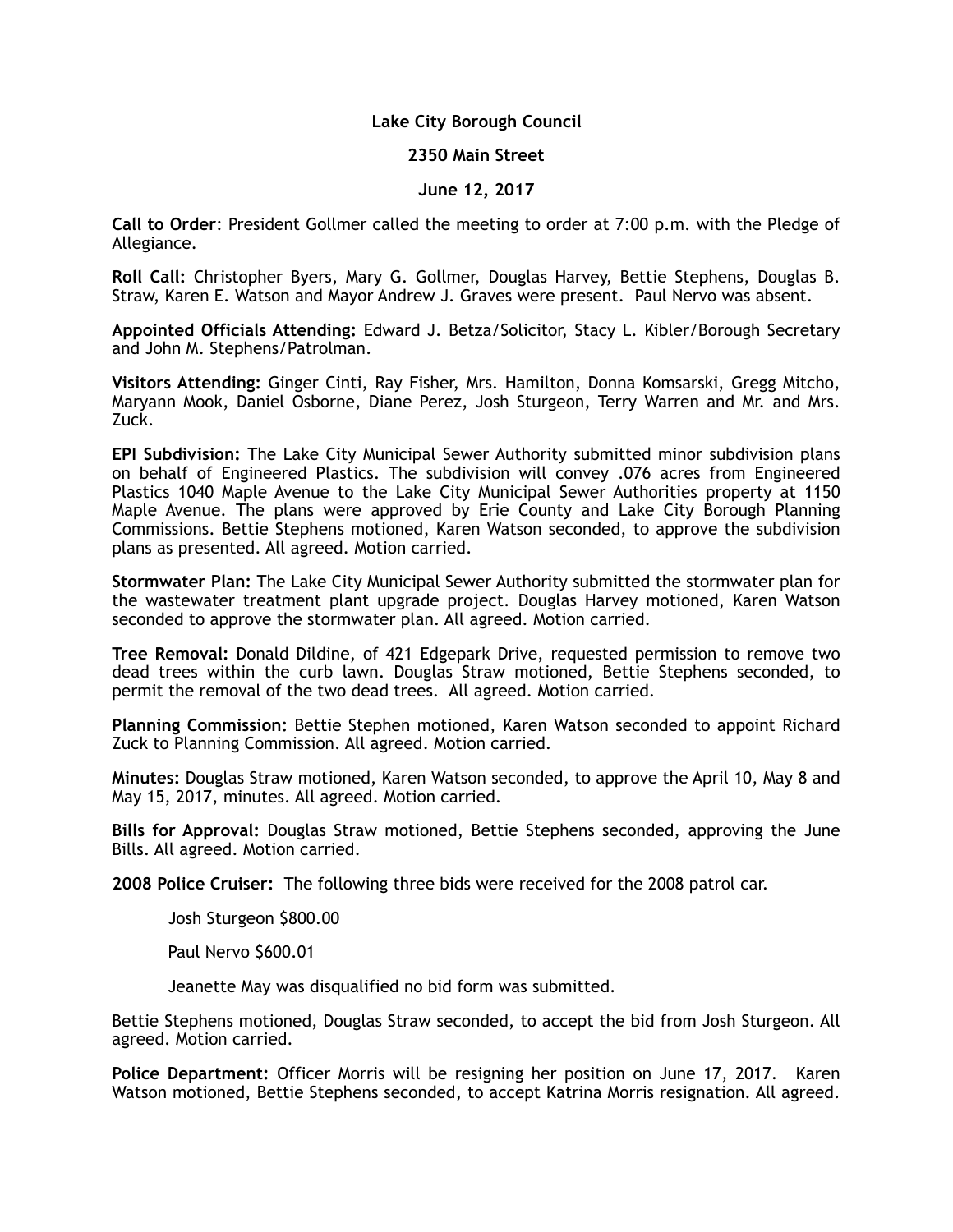Motion carried. Karen Watson motioned, Bettie Stephens seconded, to hire a part-time officer. All agreed. Motion carried. The position may turn to full-time in the future.

**Safety Equipment:** Douglas Straw motioned, to purchase Carhart Duck Pants for the Crew. Motion failed with a lack of a second.

**Gasoline/Diesel Bid:** The Erie County Council of Governments received gasoline and diesel fuel bids for 2018-2021. Melzer's Fuel Service was the low bidder. Karen Watson motioned, Douglas Harvey seconded, to accept the bid from Melzer's Fuel Service. All agreed. Motion carried.

**Insurance:** The following two proposals were received for the 2017-2018 property, auto and liability insurance.

Travelers Insurance \$27,867

Erie Insurance  $\qquad \qquad$  \$40,247

Bettie Stephens motioned, Karen Watson seconded, to accept the proposal from Travelers Insurance. All agreed. Motion carried.

**2017 Clean-up Day:** Karen Watson motioned, Christopher Byers seconded, not to participate in the 2017 Municipal Clean-up Day. All agreed. Motion carried.

**Phone/Internet Service:** Spectrum Enterprise submitted a proposal for phone and internet service. The monthly service fees will be \$424.86. Karen Watson motioned, Christopher Byers seconded, to accept the proposal from Spectrum Enterprise. All agreed. Motion carried.

**Copier:** The following three copier quotes were received:

| <b>Cooper Business Machines</b> | \$1,748.60 |
|---------------------------------|------------|
| Complete Copier                 | \$1,959.00 |
| Kubinski Business Systems       | \$2,449.50 |

Karen Watson motioned, Christopher Byers seconded, to accept the quote from Cooper Business Machines for an office copier. All agreed. Motioned carried.

**Community Center:** FireFly recommended purchasing two fire extinguishers for the Community center at \$44.95 each. Council would like to know the size, and type of the fire extinguishers, prior to purchasing the extinguishers.

**Snow Plow:** The snow plow for the 2011 International Truck needs repaired, or replaced, prior to the snow plowing season. Walsh Equipment quoted \$7,864 to replace the plow, and BC Fabricators quoted \$2,100 to repair the plow. Council requested additional prices for the next meeting.

**Street Sweeper:** Lincoln Metal quoted \$2,238 and North East Auto Recyclers quoted \$470.00, to scrap the Sunvac Sweeper. Council requested a quote from the Sunvac Company.

**Public Comments:** Ginger Cinti, of 2352 Lake Street, will no longer volunteer to maintain the gardens at the Gazebo, or Community Center.

Mrs. Hamilton of 1559 Maple Avenue voiced her concerns about people speeding on Maple Avenue, and not stopping at the sign at the corner of Hall and Maple Avenues. Mrs. Hamilton